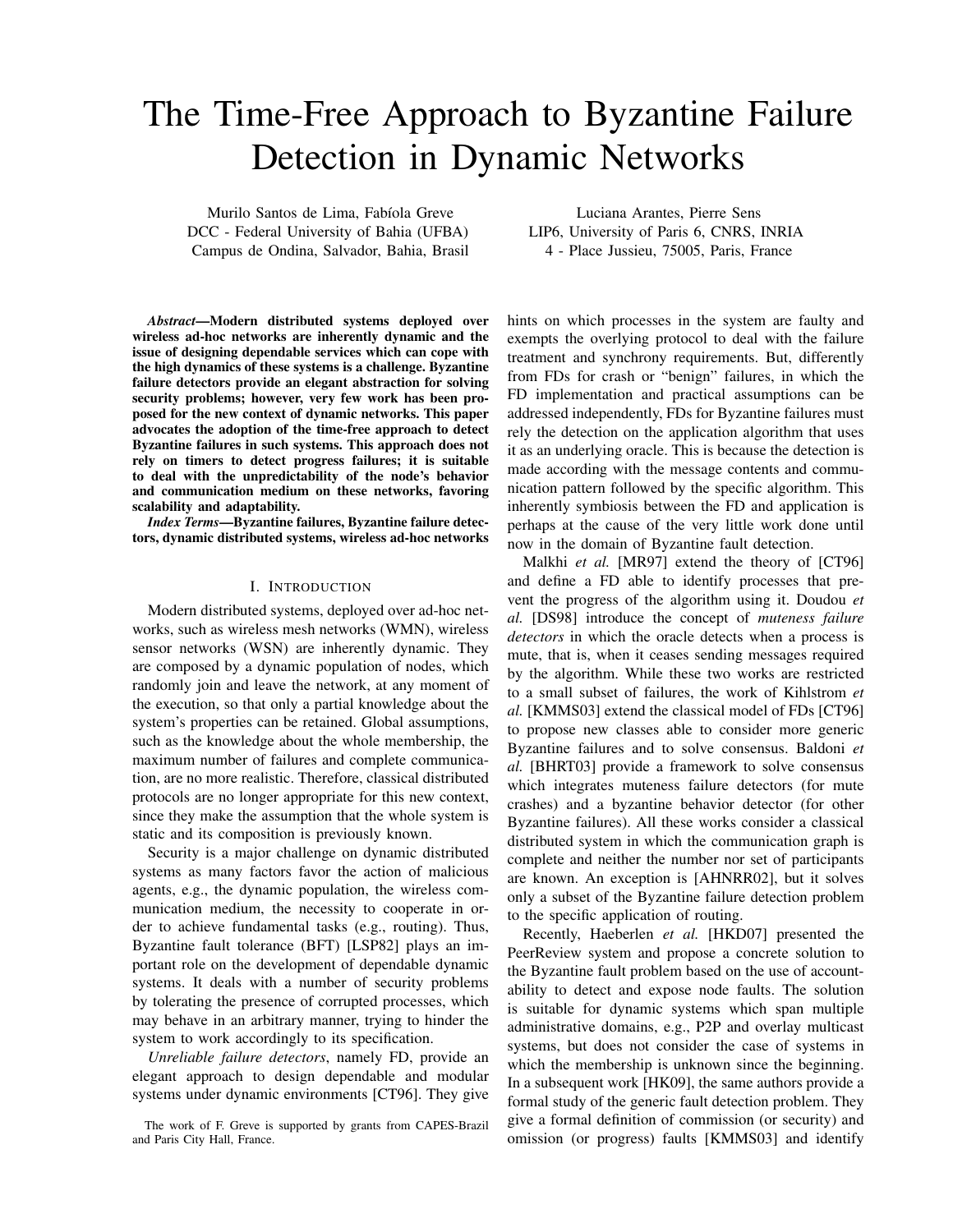some bounds on the costs of solving a weak definition of failure detection problem in asynchronous systems with authenticated channels.

All the Byzantine FDs proposed so far adopt the *timer-based* model to detect progress failures. This is a common design principle which supposes that eventually some bound on the transmission delays will permanently hold. However, these bounds are not known and they hold only after some unknown time [CT96]. An alternative approach suggested by [MMR03] is *time-free* and considers that the system satisfies a message exchange pattern on the execution of a communication primitive. It does not rely on timers to detect crash failures and assumes that the responses from some correct process to a query launched by other processes permanently arrive among the first ones. This idea has been exploited by  $[SAB<sup>+</sup>08]$  to develop a FD for dynamic networks, but for the crash failure model. While the timer-based approach imposes a constraint on the physical time (to satisfy message transfer delays), the time-free approach imposes a constraint on the logical time (to satisfy a message delivery order). Both approaches (timer-based and time-free) are orthogonal and cannot be compared.

In dynamic networks, since the communication delays may frequently vary due to failures, arrivals and departures of nodes, the statement of the transmission bounds required by the timer-based detection becomes a big challenge. In this sense, the time-free model appears as a suitable alternative for being used in a dynamic set  $[MRT+05]$ .

This paper advocates the use of the time-free approach to provide Byzantine failure detection. It presents the main design principles and subtleties of an unreliable Byzantine FD adequate for dynamic networks with unknown membership and partial communication. To the best of our knowledge, the adoption of a timefree detection in networks with unknown membership is novel and this paper provides a first insight towards the understanding and implementation of such an approach.

The rest of the paper provides the model (Section II), the FD design principle (Section III) and conclusion (Section IV).

# II. PROPOSED MODEL FOR FAILURE DETECTION IN DYNAMIC NETWORKS

We are particularly interested in systems deployed over wireless ad-hoc networks, such as WSNs and WMNs. The system is a set of nodes communicating by broadcasting messages via a packet radio network.

*Finite arrival model* [Agu04]. The network is a dynamic system composed of infinitely many processes; but each run consists of a finite set Π of *n >* 3 nodes, namely,  $\Pi = \{p_1, \ldots, p_n\}$ . This model properly expresses what does happen in dynamic networks since nodes join and leave the system as they wish.

*The membership is unknown*. Processes are not aware about  $\Pi$  or *n*, because, moreover, these values can

vary from run to run [Agu04]. There is one process per node; each process knows its own identity, but it does not necessarily knows the identities of the others. Nonetheless, they can make use of the broadcast facility of the wireless medium to know one another. Thus, we consider that a process knows a subset of Π, composed with nodes with whom it previously communicated.

Processes are subject to *Byzantine failures* [LSP82], i.e., they can deviate arbitrarily from the algorithm they are specified to execute and work in collusion to corrupt the system behavior. A process that does not follow its algorithm specification is said to be *Byzantine*; otherwise, it is *correct*. In particular, a Byzantine process may send messages not previously defined by its algorithm or may omit to send messages it is supposed to. In this sense, a process that crashes can be regarded as Byzantine. Notice that Π is a partition of correct and Byzantine processes. Every process is uniquely identified and a Byzantine process cannot obtain more than one identifier. Thus, it is impossible to launch a *sybil attack* against the system [Dou02].

*The system is asynchronous*. There are no assumptions on the relative speed of processes or on message transfer delays. There is no global clock, but to simplify the presentation, we take the range  $T$  of the clock's tick to be the set of natural numbers.

*Communication graph is dynamic*. The network is represented by a communication graph  $G = (V, E)$ in which  $V = \Pi$  represents the set of nodes and *E* represents the set of logical links. The topology of *G* is dynamic due to arbitrary joins, leaves and failures. A link between nodes  $p_i$  and  $p_j$  is bidirectional, meaning that  $p_i$  is within the wireless transmission range of  $p_j$  and vice-versa. Let  $R_i$  be the transmission range of  $p_i$ , then all the nodes that are at distance at most  $R_i$  from  $p_i$  in the network are considered 1-hop *neighbors*, belonging to the same *neighborhood*. We denote  $N_i$  to be the set of 1-hop *neighbors* from  $p_i$  and  $|N_i|$  its cardinality; thus,  $(p_i, p_j) \in E$  *iff*  $(p_i, p_j) \in N_i$ .

*Communication is fair-lossy.* Local wireless channels are *authenticated* and *fair-lossy*. Thus, every process  $p_i$  holds a private key  $K_i$  with which it can sign its messages; and every process in the system can obtain the public key of every other node in order to authenticate the sender of any signed message  $[Sch96]$ <sup>1</sup>. Moreover, a message *m* sent by a correct process *p<sup>i</sup>* an infinite number of times is received by every correct process *p<sup>j</sup>* in its neighborhood an infinite number of times, or *p<sup>j</sup>* is faulty. In addition, there is no message duplication, modification or creation; this means that a Byzantine node is not allowable to interfere on message transmissions by correct processes, and even if it sends multiple versions of a message, the message will be perceived by the others

<sup>&</sup>lt;sup>1</sup>Without authenticated channels, it is not possible to tolerate process misbehavior in an asynchronous system since a single faulty process can play the roles of all other processes to some (victim) process.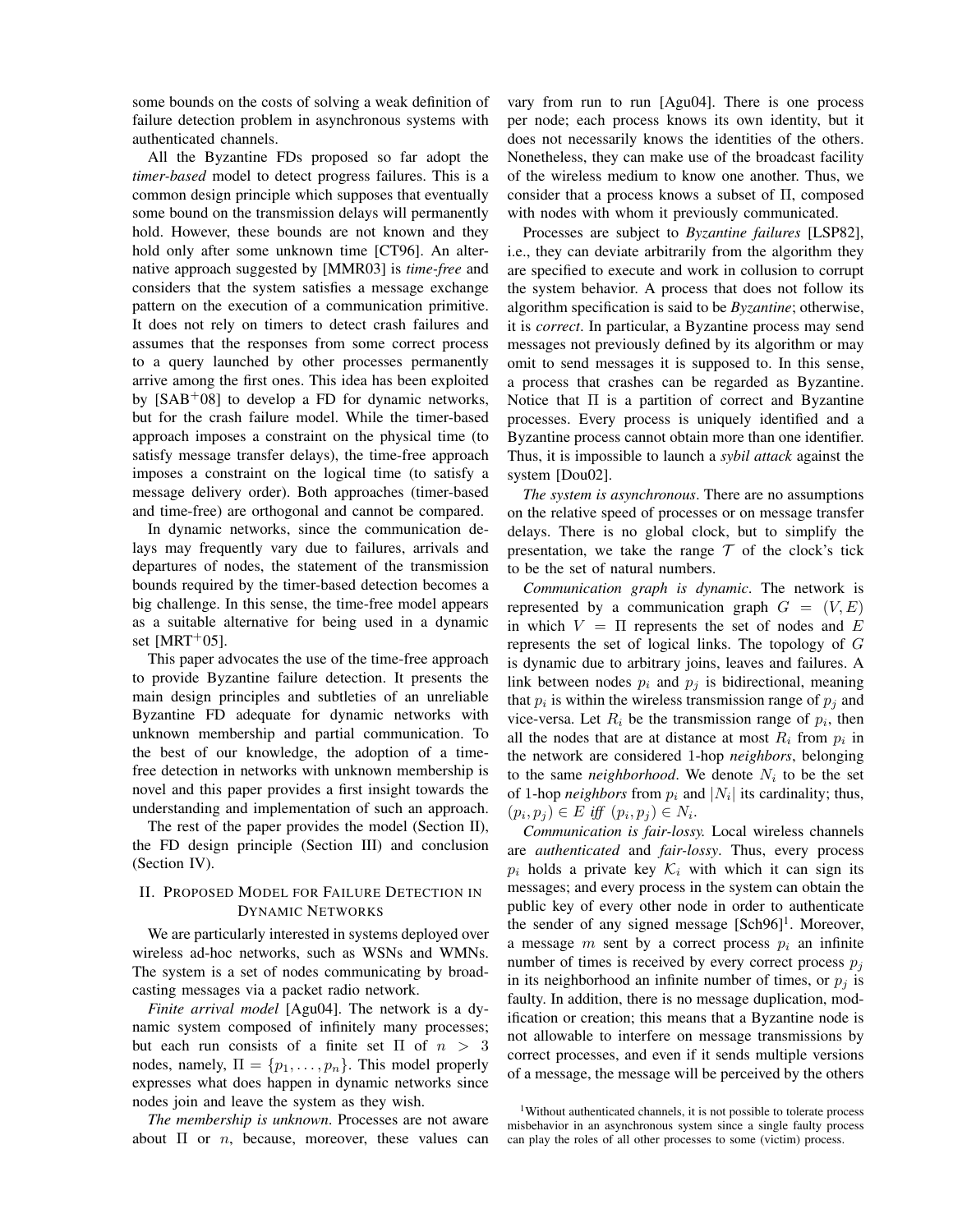as only one message with the same contents [Koo04], [BV07]. The Fair-lossy assumption seems to be unrealistic for the dynamic environment; above all, wireless channels are inherently unreliable and can in addition suffer from a number of attacks, e.g., a malicious node can raise a collision attack in messages sent by honest nodes, preventing reception. Notice however that some works about ensuring reliability under wireless channels have recently appeared. They advocate a "local" fault model, instead of a "global" fault model, as an adequate strategy to deal with the dynamism and unreliability of wireless channels in spite of Byzantine failures [Koo04], [PP05], [BV05], [BV07], [BV10], defining bounds on the maximum number of local failures in order to reliably delivery data. Precisely, [BV05], [BV10] show that it is possible to achieve reliable broadcast if less than 1*/*4 of nodes in any neighborhood are Byzantine and impossible otherwise. Knowing that  $f_i$  is the maximum number of faulty processes in  $p_i$ 's neighborhood,  $f_i < |N_i|/4$ .

Locality of failures can be interpreted as an uniform distribution of failures across the network and represents more accurately the reality of wireless channels. This is the approach followed in our work.

## *A. Stability Requirements*

One important aspect on the design of FDs for dynamic networks concerns the time period and conditions in which processes are connected to the system. During unstable periods, certain situations, as for example, connections for very short periods or numerous joins or leaves along the execution (characterizing a churn) could block the application and prevent any useful computation. Thus, the system should present some stability conditions that when satisfied for longtime enough will be sufficient for the computation to progress and terminate.

In order to implement FDs with an unknown membership, processes should interact with some others to be known. If there is some process such that the rest of processes have no knowledge whatsoever of its identity, there is no algorithm that implements a FD with weak completeness [JAF06]. *Completeness* characterizes the FD capability of suspecting every faulty process permanently. In this sense, the characterization of the *actual membership* of the system, that is, the set of processes which might be considered for the computation is of utmost importance.

We consider then that a process  $p_i$  *joins* the network at some point  $t \in \mathcal{T}$  in time. Subsequently,  $p_i$  must somehow communicate with the others in order to be known. In a wireless network, this can be done by simply broadcasting its identity to the neighbors. Due to this initial communication, every process  $p_i$  is able to gather an initial partial knowledge  $\Pi_j \subseteq \Pi$  about the system's membership which increases over the time along  $p_i$ 's execution. Let  $\Pi_i(t)$  be the partial knowledge of  $p_i$  by time *t*. When  $p_i$  leaves the network at time  $t' > t$ , it can re-enter the system with a new identity, thus, it is

considered as a new process. Processes may join and leave the system as they wish, but the number of reentries is bounded, due to the finite arrival assumption.

*Definition 1:* **Membership**. Let  $t, t' \in \mathcal{T}$ . Let  $UP(t) \subseteq \Pi$  be the set of processes that are in the system at time *t*, that is, after having joined the system before *t*, they neither leave it nor crash before *t*. The membership of the system is the KNOWN set.

 $BYZANTIN \stackrel{def}{=} {\forall p_i : p_i \text{ is } Byzantine}$ 

 $\text{STABLE} \stackrel{def}{=} \{p_i : \exists t, \; \forall t' \geq t, \; p_i \in \textit{UP}(t') \land p_i \notin \textit{V}\}$ BYZANTIN*}*

 $\text{FAULTY} \overset{def}{=} \{p_i: \exists t, t', \ t < t', \ (p_i \in UP(t) \land p_i \notin \mathcal{I}\}$  $UP(t')$ )  $\vee$   $p_i \in BYZANTIN$ }

 $\textsf{KnowN}\overset{def}{=}\{p_i:\exists p_j,\exists t,\ (p_i\in\textsf{STABLE}\cup\textsf{FAULTY})\land$  $(p_i \in \Pi_j(t), p_j \in \text{STABLE})\}$ 

The actual membership of the system is in fact defined by the KNOWN set. A process is *known* if, after having joined the system, it has been identified by some stable process. A *stable* process is thus a correct process that, after had entered the system for some point in time, never departs; otherwise, it is *faulty*. Following recent works about Byzantine radio communication [Koo04], [BV10], we adopt a local fault model in which *f<sup>i</sup>* is the maximum number of faulty processes in  $p_i$ 's neighborhood.

*Assumption 1:* Network with Byzantine coverage.  $Let G(KNOWN ∩ STABLE) = G(S) ⊂ G be the$ graph obtained from the stable known processes. Then, a system has *Byzantine coverage* if and only if *∃t ∈ T* , s.t: (1) there is a node-disjoint path between every pair of stable processes  $p_i, p_j \in G(S)$ ; (2) the minimum degree of a node  $p_i$  in  $G$  is  $|N_i| > 2f_i$ .

Connectivity assumption (1) states that, in spite of changes in the topology of *G*, from some point in time *t*, the set of known stables forms a *strongly connected component* in *G*. This is a frequent assumption, mandatory to ensure reliable dissemination of messages to all stable processes and thus to ensure the global properties of the failure detector [CT96], [JAF06], [MRT+05], [Koo04], [BV05], [BV10].

Connectivity assumption (2) establishes a bound to tolerate Byzantine faults. It is a guarantee that information from/to process  $p_i$  is going to be sent/received to/by a minimum of stable nodes in its neighborhood. Precisely, at least  $f_i + 1$  stable nodes can communicate with  $p_i$ , ensuring that initially  $p_i \in \Pi_j$  of at least  $f_i + 1$  stable processes. Afterwards, if  $p_i$  is faulty, eventually at least  $f_i + 1$  stable processes will suspect  $p_i$  and may spread the suspicion to the remaining of the system, so that the *completeness* property of the FD can be satisfied.

## *B. Byzantine Failures*

Two requirements must be satisfied in a system prone to Byzantine failures: (i) correct processes must have a coherent view of the messages sent by every process;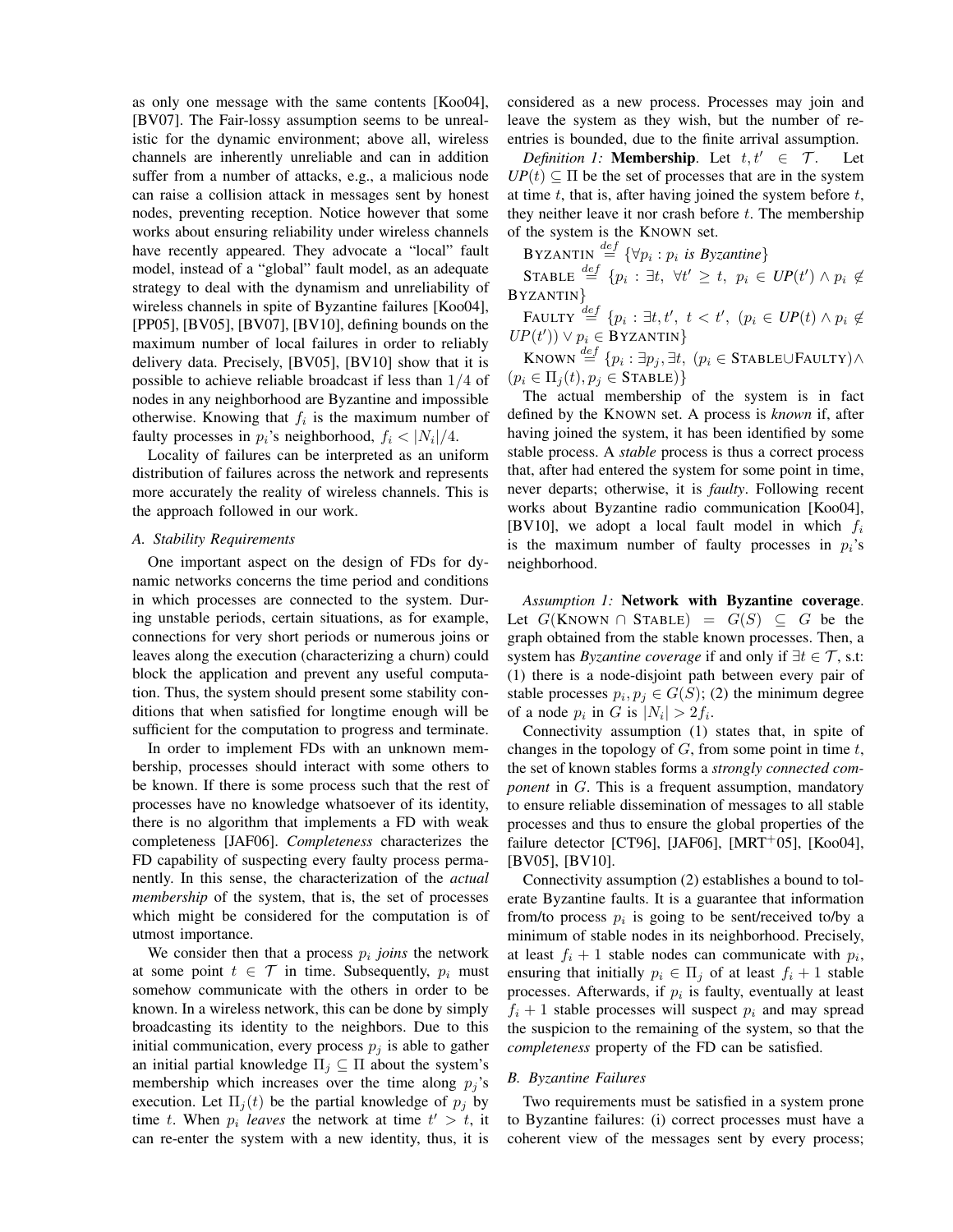(ii) correct processes must be able to verify if a message is consistent with the requirements of the algorithm in execution. Thus, Byzantine failure detection is defined as a function of some algorithm *A*. The first requirement may be addressed by two distinct techniques: information redundancy or unforgeable digital signatures; the second requirement can be met by adding certificates to the messages, so that its content may be validated [Sch96].

Two superclasses of Byzantine failures can be distinguished [KMMS03]: *detectable*, when the external behavior of a process provides evidence of the failure and *non-detectable*, otherwise. Non-detectable failures are grouped in unobservable, when other processes cannot perceive the occurrence of a failure (e.g., when a faulty process informs a parameter different from the supplied by the user) and undiagnosable, when it is not possible to identify the perpetrator of failure (e.g., the processes receive an unsigned message).

This work deals with detectable failures. They are classified in *omission* (or *progress*) failures and *commission* (or *security*) failures. Omission failures hampers the termination of the computation, since a faulty process does not send the messages required by the specification or sends it only to part of the system. Commission failures violate invariant properties to which processes must obey, and can be defined as the noncompliance of one of the following restrictions: (i) a process must send the same messages to every other; (ii) the messages sent must conform the algorithm *A* under execution.

#### *C. Byzantine Failure Detector Definition*

Kihlstrom *et al.* [KMMS03] define Byzantine failure detector classes which differ from those described by Chandra and Toueg [CT96], since the latter deals only with crash failures. Let  $A$  be an algorithm that uses the failure detector as a underlying module. The class  $\Diamond S(Byz, A)$  is an adaptation of the  $\Diamond S$  class to Byzantine failures. It is the focus of our work, but we should adapt its properties in order to implement it in a dynamic network.

With this aim, we define the class of *Eventually Strong Byzantine Failure Detectors with Unknown Membership*, namely  $\Diamond S^M(Byz, A)$ . It keeps the same properties of  $\Diamond S(Byz, A)$ , except that they are now valid to known processes, that are either stable or faulty. Informally, these properties are:

*• Strong Byzantine completeness* (for *A*): eventually, every stable known process suspects permanently every process that has detectably deviated from *A*;

*• Eventual weak accuracy*: eventually, one stable known process is never suspected by any stable known process.

*Definition 2:* Eventually Strong Byzantine FD with Unknown Membership ( $\Diamond S^M(Byz, \mathcal{A})$ ). Let  $t, t' \in \mathcal{T}$ . Let  $p_i, p_j$  be nodes. Let  $susp_j$  be the list of processes that *p*<sup>*j*</sup> currently suspects of being faulty. The  $\Diamond S^M(Byz, \mathcal{A})$ class contains all the failure detectors that satisfy:

Strong Byzantine completeness (for  $\mathcal{A}$ )  $\stackrel{def}{=} \{\exists t, \ \forall t' \geq 0\}$ *t, ∀p<sup>i</sup> ∈* KNOWN *∩*FAULTY *⇒ p<sup>i</sup> ∈ susp<sup>j</sup> , ∀p<sup>j</sup> ∈* KNOWN *∩* STABLE*}*;

 $\exists$  Eventual weak accuracy  $\stackrel{def}{=} \{\exists t, \forall t' \geq t, \exists p_i \in I\}$  $\forall p_j \in$  KNOWN∩STABLE  $\Rightarrow$   $p_i \notin \text{susp}_j$ ,  $\forall p_j \in$  KNOWN∩STABLE}*.* 

# III. TOWARDS A TIME-FREE  $\Diamond S^M(Byz, \mathcal{A})$ BYZANTINE FAILURE DETECTOR

# *A. Local Message Exchange Pattern*

Most of the protocols for crash failure detection are based on the exchange of heartbeat messages of the failure detector. Nevertheless, in a Byzantine environment, due to the occurrence of Byzantine processes, such a mechanism is no longer enough. A faulty process may correctly answer the failure detector messages, yet without guaranteeing progress and safety to the algorithm under execution. Therefore, failure detection should be based on the pattern of the messages sent during the execution of the algorithm  $A$  which uses the failure detector as a building block [KMMS03].

We advocate the use of the time-free approach to raise suspicions and propose a FD protocol whose detection does not use timers but is based on the exchange of messages required by algorithm *A*. Thus, when algorithm *A* requires the processes to exchange a message *m*, every process  $p_i$  waits until the reception of *m* from at least  $\alpha_i$ distinct senders; for the remaining processes ( $\in \Pi_i$ ), it raises an omission failure suspicion. In this case, *p<sup>i</sup>* will send a SUSPICION message to processes in its neighborhood, carrying out its local view about suspicions. The detection follows a local message exchange pattern, i.e., between the nodes in the neighborhood  $[SAB<sup>+</sup>08]$ ; thus,  $\alpha_i$  corresponds to the minimum amount of stable known nodes in the neighborhood of  $p_i$ , i.e.,  $\alpha_i = N_i - f_i$ . Knowing that  $|N_i| > 2f_i$ ,  $\alpha_i \geq f_i + 1$  (from the Byzantine coverage). The actual value of  $\alpha_i$  depends on the type of dynamic network considered (WSN, WMN) as well as the topology of the network during execution.

#### *B. Suspicion Generation*

Every SUSPICION message of an omission faulty raised over  $p_i$  is related to a message m required by  $A$ . That is,  $p_j$  is suspected of not sending the messages of  $A$ it should. Thus, messages must have unique identifiers. Suspicions are propagated on the network and a stable process will adopt a suspicion not generated by itself if and only if it receives it properly signed from at least  $f_i + 1$  different senders. This requirement denies a Byzantine process to impose suspicions on stable processes. Since the network has a Byzantine coverage, at least  $(f_i+1)$  neighbors of  $p_i$  are stable and shall spread a suspicion of its failure to their respective neighbors. Since moreover there is a path formed only by stable processes between any stable process, eventually a stable process receives at least  $f_i + 1$  occurrences of this suspicion and may adopt it. This ensures the satisfaction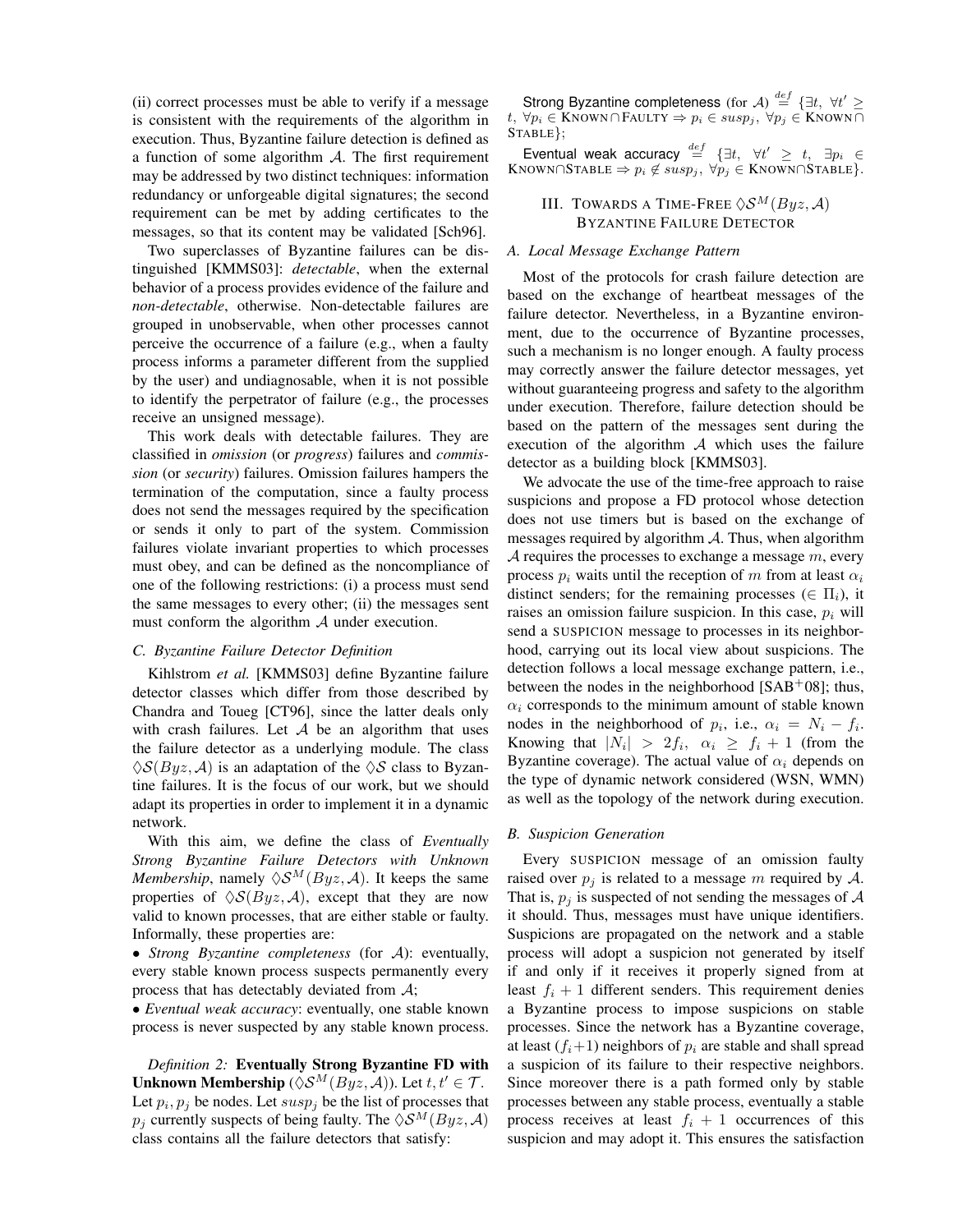of the *strong Byzantine completeness* property of the  $\diamondsuit$ S<sup>*M*</sup>(*Byz*, *A*) FD.

#### *C. Mistake Generation*

Let  $p_i$  be a process that has been suspected of not sending a message *m*. If eventually a stable process  $p_j$  receives *m* properly signed from  $p_i$ ,  $p_j$  will declare a *mistake* on the suspicion and will spread *m* to the remaining nodes, so that they can do the same. In a network with Byzantine coverage, there will be at least one path formed only by stable processes between *p<sup>j</sup>* and every stable process. Then, every other stable process will receive *m* and will be able to remove the related suspicion. This behavior allows a Byzantine process to provoke a suspicion and revoke it continuously, masking part of the omission failures and degrading the failure detector performance. Nevertheless, it is not possible to distinguish that situation from the slowness of a process or an instability on the channel.

#### *D. Security Failure Detection*

In order to enable the *commission* (or *security*) failure detection, a message format must be established. Every message must also include a certificate that enables other processes to verify its coherence with algorithm *A*. If a stable process detects the non validity of a received message, either for not obeying to the format or for a non valid justification, it will permanently suspect the sender and will forward the message to the remaining processes, so that the suspicion is propagated.

Notice that it is also necessary to detect *mutant messages*. This anomaly happens when a process sends two or more different versions of the same message. In their protocol, Kihlstrom *et al.* [KMMS03] deals with this problem by requiring stable processes to forward every received message. Moreover, processes should maintain a history of messages received by every process. Their model suppose, though, a point-to-point communication. In our model, processes communicate only through local broadcast under fair-lossy channels. Based on the recent advances and model propositions to implement reliable wireless channels [Koo04], [PP05], [BV05], [BV07], [BV10], we can assume that a message broadcast will be received with equal content by every stable process, so that it is impossible to send mutant messages.

## *E. Characteristics of the Overlying Algorithm*

It is important to notice that, since the detection follows an asynchronous pattern in which suspicions are based on the message exchange, the communication pattern followed by algorithm *A* must be distributed. That is, all nodes must exchange messages, following a  $n \to n$  pattern. So, the protocol followed by A should be symmetrical. Since the proposed detector uses a local message exchange pattern, this symmetrical communication must occur at least between processes in the same communication range. Thus, we conjecture to be impossible to detect omission failures if such a pattern is of the form  $1 \rightarrow n$ . That is, if at any moment of the algorithm execution, only one process is required to send messages. Otherwise, one could not distinguish an omission failure from a delay on the delivering of the message from that process, since the underlying system is asynchronous [CT96]. Thus, we identify the following conjecture, and if it is correct, it derives the following corollary.

*Conjecture 1:* In an asynchronous system, it is not possible to detect Byzantine omission failures timefreely if algorithm *A* allows a message exchange pattern  $1 \rightarrow n$ ; that is, if algorithm *A* requires only a single process to send messages to the remaining.

*Corollary 1:* The time-free mode of Byzantine failure detection may only be adopted by symmetrical protocols, on which all nodes execute the same role.

In practice, if the communication pattern followed by algorithm *A* is not distributed, one can simulate this pattern by requiring processes to relay the messages received to the other processes. Thus, when a process receives a message for the first time, before proceeding with the computation, it must send it to all processes.

## *F. Behavioral System Properties*

In order to satisfy *eventual weak accuracy* property of the  $\Diamond S^M(Byz, A)$  FD class, there must exist a stable process *p<sup>i</sup>* whose messages from some point on are always among the first messages received by its neighbors, at every request of  $A$ . Thus, eventually  $p_i$  will no longer be suspected by any stable process, and any previous suspicion will be revoked through mistake messages. The *Byzantine responsiveness* property characterizes this desired behavior.

*Property 1: ByzRP (Byzantine Responsiveness Property)*. Let *t ′′, t′ , t ∈ T* . Let  $rec\_from_j^{t'}(rec\_from_j^{t''})$  be the set of processes from which  $p_i$  received the message required by  $A$  at its last step in execution until  $t(t'')$ .  $p_i$  satisfies  $ByzRP$ at time *t* if:

 $Byz\mathcal{RP}^t(p_i) \stackrel{def}{=} (p_i \in \text{KNOWN} \cap \text{STABLE}) \longrightarrow$  $(\forall t' \geq t, \forall t'' > t', p_i \in rec\_from^{t'}_j \Rightarrow p_i \in c$  $rec\_from_j^{t''} \vee p_j$  *is faulty*)

Thus, the following behavioral assumption should be satisfied in the network in order to implement  $\Diamond\mathcal{S}^M(Byz,\mathcal{A})$ :  $\exists p_i\in\texttt{KNOWN}\cap\texttt{STABLE}:Byz\bar{\mathcal{RP}}^t(p_i)$ eventually holds.

As a matter of comparison, in the timer-based model, the  $Byz\mathcal{RP}^t(p_i)$  property would approximate the following: there is a time *t* after which the output channels from a stable process  $p_i$  to every other process  $p_j$ that knows  $p_i$  are eventually timely. That assumption coincides to the classical one used to implement *♢S* FDs for crash failures in traditional networks.